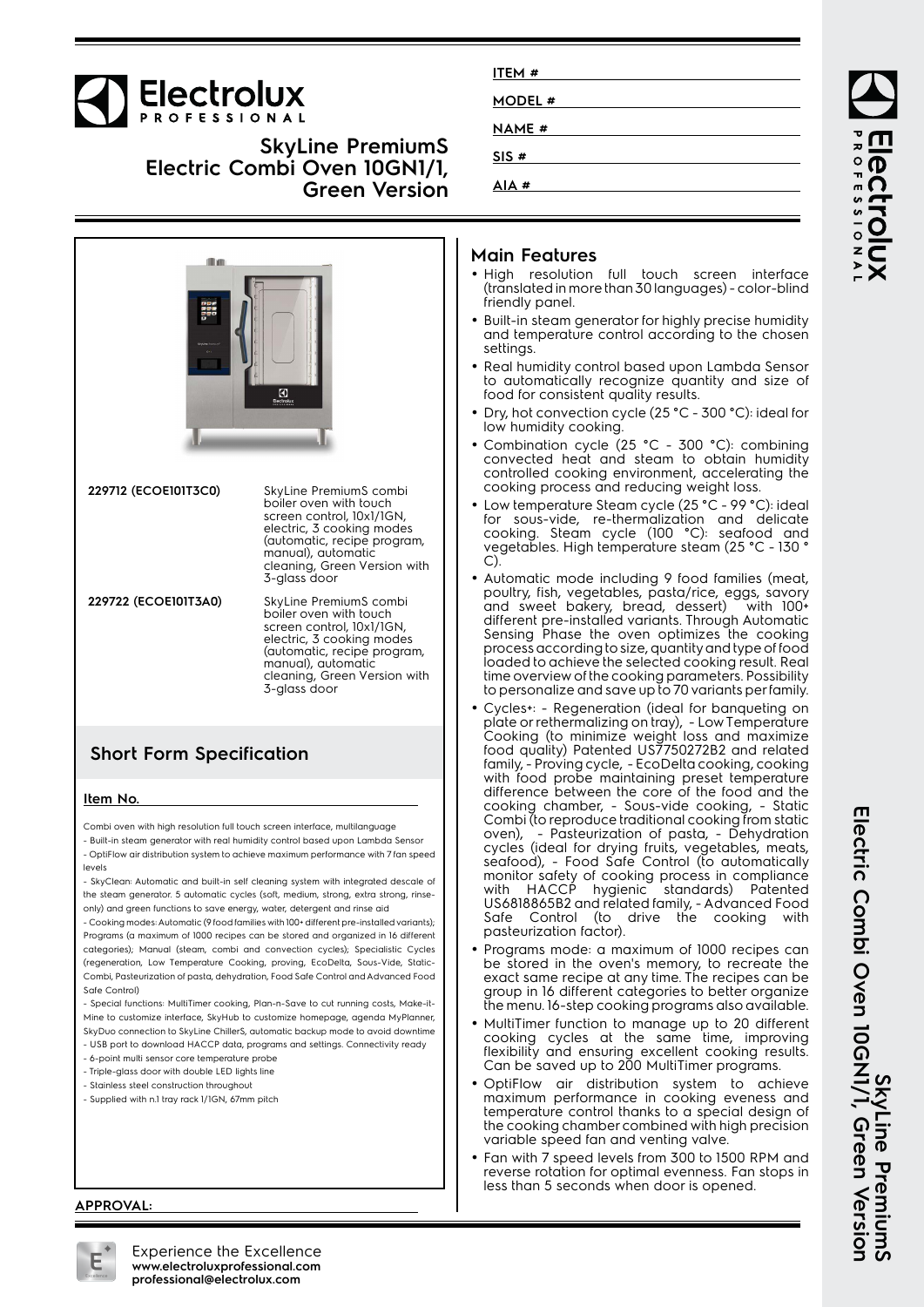

- 6-point multi sensor core temperature probe for maximum precision and food safety.
- Pictures upload for full customization of cooking cycles.
- Automatic fast cool down and pre-heat function.
- Reduced power function for customized slow cooking cycles.
- SkyClean: Automatic and built-in self cleaning system with integrated descale of the steam generator. 5 automatic cycles (soft, medium, strong, extra strong, rinse-only) and green functions to save energy, water, detergent and rinse aid. Also programmable with delayed start.
- Different chemical options available: solid (phosphate-free), liquid (requires optional accessory).
- Plan-n-Save function organizes the cooking sequence of the chosen cycles optimizing the work in the kitchen from a time and energy efficiency point of view.
- Make-it-mine feature to allow full personalization or locking of the user interface.
- • SkyHub lets the user group the favorite functions in the homepage for immediate access.
- MyPlanner works as an agenda where the user can plan the daily work and receive personalized alerts for each task.
- With SkyDuo the Oven and the Blast Chiller are connected to each other and communicate in order to guide the user through the cook&chill process optimizing time and efficiency (requires optional accessory).
- GreaseOut: predisposed for integrated grease drain and collection for safer operation (dedicated base as optional accessory).
- USB port to download HACCP data, share cooking programs and configurations. USB port also allows to plugin sous-vide probe (optional accessory).
- Connectivity ready for real time access to connected appliances from remote and HACCP monitoring (requires optional accessory).
- Trainings and guidances supporting materials easily accessible by scanning QR-Code with any mobile device.
- Back-up mode with self-diagnosis is automatically activated if a failure occurs to avoid downtime.
- Automatic consumption visualization at the end of the cycle.
- [NOT TRANSLATED]
- [NOT TRANSLATED]
- Energy Star 2.0 certified product.

#### **Construction**

- Human centered design with 4-star certification for ergonomics and usability.
- Wing-shaped handle with ergonomic design and hands-free opening with the elbow, making managing trays simpler (Registered Design at EPO).
- Triple thermo-glazed door with 2 hinged inside panels for easy cleaning and double LED lights line.
- • Seamless hygienic internal chamber with all rounded corners for easy cleaning.
- 304 AISI stainless steel construction throughout.
- Front access to control board for easy service.
- Integrated spray gun with automatic retracting system for fast rinsing.
- IPX 5 spray water protection certification for easy cleaning.
- Supplied with n.1 tray rack 1/1 GN, 67 mm pitch.

## **Optional Accessories**

• Water softener with cartridge and flow PNC 920003 ❑ meter (high steam usage)

# **SkyLine PremiumS Electric Combi Oven 10GN1/1, Green Version**

| $\bullet\,$ Water softener with salt for ovens with<br>automatic regeneration of resin                                        | PNC 921305        | ❏      |
|-------------------------------------------------------------------------------------------------------------------------------|-------------------|--------|
| • Wheel kit for 6 $&$ 10 GN 1/1 and 2/1 GN<br>oven base (not for the disassembled<br>one)                                     | <b>PNC 922003</b> | ❏      |
| · Pair of AISI 304 stainless steel grids,<br>GN 1/1                                                                           | <b>PNC 922017</b> | ❏      |
| • Pair of grids for whole chicken (8 per<br>grid - 1,2kg each), GN 1/1                                                        | PNC 922036        | ❏      |
| · AISI 304 stainless steel grid, GN 1/1                                                                                       | <b>PNC 922062</b> | ❏      |
| • Grid for whole chicken (4 per grid -<br>1,2kg each), GN 1/2                                                                 | <b>PNC 922086</b> | ◻      |
| • External side spray unit (needs to be<br>mounted outside and includes support<br>to be mounted on the oven)                 | <b>PNC 922171</b> | ❏      |
| • Baking tray for 5 baguettes in<br>perforated aluminum with silicon<br>coating, 400x600x38mm                                 | PNC 922189        | ❏      |
| • Baking tray with 4 edges in perforated<br>aluminum, 400x600x20mm                                                            | <b>PNC 922190</b> | ❏      |
| • Baking tray with 4 edges in aluminum,<br>400x600x20mm                                                                       | <b>PNC 922191</b> | ❏      |
| • Pair of frying baskets                                                                                                      | <b>PNC 922239</b> | ❏      |
| · AISI 304 stainless steel bakery/pastry<br>grid 400x600mm                                                                    | <b>PNC 922264</b> | ◻      |
| • Double-step door opening kit                                                                                                | <b>PNC 922265</b> | ❏      |
| · Grid for whole chicken (8 per grid -<br>1,2kg each), GN 1/1                                                                 | <b>PNC 922266</b> | ❏      |
| • USB probe for sous-vide cooking                                                                                             | <b>PNC 922281</b> | ❏      |
| • Grease collection tray, GN 1/1, H=100<br>mm                                                                                 | PNC 922321        | ❏      |
| • Kit universal skewer rack and 4 long<br>skewers for Lenghtwise ovens                                                        | PNC 922324        | ❏      |
| $\bullet\,$ Universal skewer rack                                                                                             | <b>PNC 922326</b> | ❏      |
| • 4 long skewers                                                                                                              | <b>PNC 922327</b> | ◻      |
| · Multipurpose hook                                                                                                           | PNC 922348        | ❏      |
| • 4 flanged feet for 6 & 10 GN, 2",<br>100-130mm                                                                              | PNC 922351        | ❏      |
| · Grid for whole duck (8 per grid - 1,8kg<br>each), GN 1/1                                                                    | PNC 922362        | ❏      |
| • Thermal cover for 10 GN 1/1 oven and<br>blast chiller freezer                                                               | PNC 922364        | ❏      |
| • Tray support for 6 & 10 GN 1/1<br>disassembled open base                                                                    | PNC 922382        | ❏      |
| · Wall mounted detergent tank holder                                                                                          | PNC 922386        | ❏      |
| $\bullet$ - nottranslated -                                                                                                   | PNC 922390        | ❏      |
| - NOT TRANSLATED -                                                                                                            | <b>PNC 922399</b> | ❏      |
| - NOTTRANSLATED -                                                                                                             | <b>PNC 922412</b> | $\Box$ |
| • Tray rack with wheels, 10 GN 1/1, 65mm<br>pitch (included)                                                                  | <b>PNC 922601</b> | ◻      |
| • Tray rack with wheels 8 GN 1/1, 80mm<br>pitch                                                                               | <b>PNC 922602</b> | ❏      |
| • Bakery/pastry tray rack with wheels<br>400x600mm for 10 GN 1/1 oven and<br>blast chiller freezer, 80mm pitch (8<br>runners) | <b>PNC 922608</b> | ❏      |
| • Slide-in rack with handle for 6 & 10 GN<br>1/1 oven                                                                         | <b>PNC 922610</b> | ❏      |
| • Open base with tray support for 6 & 10<br>GN 1/1 oven                                                                       | <b>PNC 922612</b> | ❏      |
| • Cupboard base with tray support for 6<br>& 10 GN 1/1 oven                                                                   | <b>PNC 922614</b> | ❏      |



#### **SkyLine PremiumS Electric Combi Oven 10GN1/1, Green Version**

The company reserves the right to make modifications to the products without prior notice. All information correct at time of printing.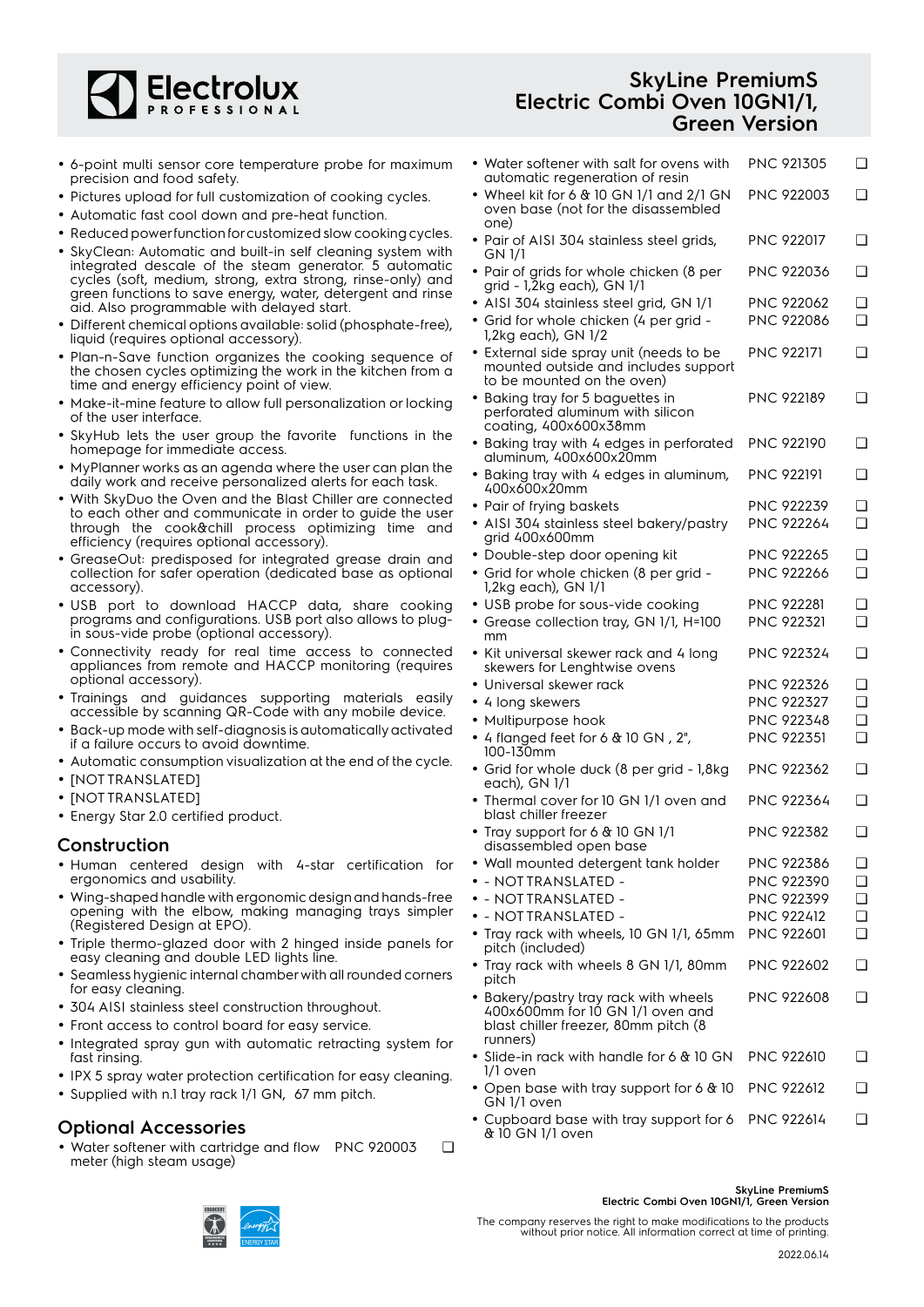

| <b>SkyLine PremiumS</b>      |
|------------------------------|
| Electric Combi Oven 10GN1/1, |
| <b>Green Version</b>         |

|      | <b>PNC 922615</b>                                                                                                                                                                                                                                                                                                                                                                                                                                                                                                                                                                                                                                                                                                                                                                                                                                                                                                                                                                                                                                                                                                                                                                                                                                                                                                                                                                                                                                                                                                                                                                                                                                                                                                                                                                                                                                                                                                       | $\Box$                                                                                                                                                                                                                                                                                                                                                                                                                                                                                                         |                                                               | GN 1/1 electric ovens                |                                                                                                                                                                                                                                                                                                                                                                                                                                                                                                                                                                                                                                                                                                                                                                                                                                                                                                                                                                                                                                                                                                                                                                                                                          |                                                                                                                                                                                                                                                                                                                                                                                                                                                       |
|------|-------------------------------------------------------------------------------------------------------------------------------------------------------------------------------------------------------------------------------------------------------------------------------------------------------------------------------------------------------------------------------------------------------------------------------------------------------------------------------------------------------------------------------------------------------------------------------------------------------------------------------------------------------------------------------------------------------------------------------------------------------------------------------------------------------------------------------------------------------------------------------------------------------------------------------------------------------------------------------------------------------------------------------------------------------------------------------------------------------------------------------------------------------------------------------------------------------------------------------------------------------------------------------------------------------------------------------------------------------------------------------------------------------------------------------------------------------------------------------------------------------------------------------------------------------------------------------------------------------------------------------------------------------------------------------------------------------------------------------------------------------------------------------------------------------------------------------------------------------------------------------------------------------------------------|----------------------------------------------------------------------------------------------------------------------------------------------------------------------------------------------------------------------------------------------------------------------------------------------------------------------------------------------------------------------------------------------------------------------------------------------------------------------------------------------------------------|---------------------------------------------------------------|--------------------------------------|--------------------------------------------------------------------------------------------------------------------------------------------------------------------------------------------------------------------------------------------------------------------------------------------------------------------------------------------------------------------------------------------------------------------------------------------------------------------------------------------------------------------------------------------------------------------------------------------------------------------------------------------------------------------------------------------------------------------------------------------------------------------------------------------------------------------------------------------------------------------------------------------------------------------------------------------------------------------------------------------------------------------------------------------------------------------------------------------------------------------------------------------------------------------------------------------------------------------------|-------------------------------------------------------------------------------------------------------------------------------------------------------------------------------------------------------------------------------------------------------------------------------------------------------------------------------------------------------------------------------------------------------------------------------------------------------|
|      |                                                                                                                                                                                                                                                                                                                                                                                                                                                                                                                                                                                                                                                                                                                                                                                                                                                                                                                                                                                                                                                                                                                                                                                                                                                                                                                                                                                                                                                                                                                                                                                                                                                                                                                                                                                                                                                                                                                         |                                                                                                                                                                                                                                                                                                                                                                                                                                                                                                                |                                                               | GN 1/1 electric oven                 | <b>PNC 922723</b>                                                                                                                                                                                                                                                                                                                                                                                                                                                                                                                                                                                                                                                                                                                                                                                                                                                                                                                                                                                                                                                                                                                                                                                                        | ⊑                                                                                                                                                                                                                                                                                                                                                                                                                                                     |
|      |                                                                                                                                                                                                                                                                                                                                                                                                                                                                                                                                                                                                                                                                                                                                                                                                                                                                                                                                                                                                                                                                                                                                                                                                                                                                                                                                                                                                                                                                                                                                                                                                                                                                                                                                                                                                                                                                                                                         |                                                                                                                                                                                                                                                                                                                                                                                                                                                                                                                |                                                               | stacking 6+6 or 6+10 GN 1/1 electric | <b>PNC 922727</b>                                                                                                                                                                                                                                                                                                                                                                                                                                                                                                                                                                                                                                                                                                                                                                                                                                                                                                                                                                                                                                                                                                                                                                                                        | C                                                                                                                                                                                                                                                                                                                                                                                                                                                     |
|      |                                                                                                                                                                                                                                                                                                                                                                                                                                                                                                                                                                                                                                                                                                                                                                                                                                                                                                                                                                                                                                                                                                                                                                                                                                                                                                                                                                                                                                                                                                                                                                                                                                                                                                                                                                                                                                                                                                                         |                                                                                                                                                                                                                                                                                                                                                                                                                                                                                                                |                                                               | ovens                                |                                                                                                                                                                                                                                                                                                                                                                                                                                                                                                                                                                                                                                                                                                                                                                                                                                                                                                                                                                                                                                                                                                                                                                                                                          | ℂ                                                                                                                                                                                                                                                                                                                                                                                                                                                     |
|      | <b>PNC 922620</b>                                                                                                                                                                                                                                                                                                                                                                                                                                                                                                                                                                                                                                                                                                                                                                                                                                                                                                                                                                                                                                                                                                                                                                                                                                                                                                                                                                                                                                                                                                                                                                                                                                                                                                                                                                                                                                                                                                       | $\Box$                                                                                                                                                                                                                                                                                                                                                                                                                                                                                                         |                                                               | ovens                                |                                                                                                                                                                                                                                                                                                                                                                                                                                                                                                                                                                                                                                                                                                                                                                                                                                                                                                                                                                                                                                                                                                                                                                                                                          | C                                                                                                                                                                                                                                                                                                                                                                                                                                                     |
|      |                                                                                                                                                                                                                                                                                                                                                                                                                                                                                                                                                                                                                                                                                                                                                                                                                                                                                                                                                                                                                                                                                                                                                                                                                                                                                                                                                                                                                                                                                                                                                                                                                                                                                                                                                                                                                                                                                                                         | ❏                                                                                                                                                                                                                                                                                                                                                                                                                                                                                                              |                                                               | or 6+10 GN 1/1 ovens                 |                                                                                                                                                                                                                                                                                                                                                                                                                                                                                                                                                                                                                                                                                                                                                                                                                                                                                                                                                                                                                                                                                                                                                                                                                          | C                                                                                                                                                                                                                                                                                                                                                                                                                                                     |
|      |                                                                                                                                                                                                                                                                                                                                                                                                                                                                                                                                                                                                                                                                                                                                                                                                                                                                                                                                                                                                                                                                                                                                                                                                                                                                                                                                                                                                                                                                                                                                                                                                                                                                                                                                                                                                                                                                                                                         | ❏                                                                                                                                                                                                                                                                                                                                                                                                                                                                                                              |                                                               | 1/1GN ovens                          |                                                                                                                                                                                                                                                                                                                                                                                                                                                                                                                                                                                                                                                                                                                                                                                                                                                                                                                                                                                                                                                                                                                                                                                                                          | C                                                                                                                                                                                                                                                                                                                                                                                                                                                     |
|      | <b>PNC 922636</b>                                                                                                                                                                                                                                                                                                                                                                                                                                                                                                                                                                                                                                                                                                                                                                                                                                                                                                                                                                                                                                                                                                                                                                                                                                                                                                                                                                                                                                                                                                                                                                                                                                                                                                                                                                                                                                                                                                       | $\Box$                                                                                                                                                                                                                                                                                                                                                                                                                                                                                                         |                                                               | 6+6 or 6+10 GN 1/1 ovens             |                                                                                                                                                                                                                                                                                                                                                                                                                                                                                                                                                                                                                                                                                                                                                                                                                                                                                                                                                                                                                                                                                                                                                                                                                          | ℂ                                                                                                                                                                                                                                                                                                                                                                                                                                                     |
|      |                                                                                                                                                                                                                                                                                                                                                                                                                                                                                                                                                                                                                                                                                                                                                                                                                                                                                                                                                                                                                                                                                                                                                                                                                                                                                                                                                                                                                                                                                                                                                                                                                                                                                                                                                                                                                                                                                                                         |                                                                                                                                                                                                                                                                                                                                                                                                                                                                                                                |                                                               |                                      |                                                                                                                                                                                                                                                                                                                                                                                                                                                                                                                                                                                                                                                                                                                                                                                                                                                                                                                                                                                                                                                                                                                                                                                                                          | C                                                                                                                                                                                                                                                                                                                                                                                                                                                     |
|      |                                                                                                                                                                                                                                                                                                                                                                                                                                                                                                                                                                                                                                                                                                                                                                                                                                                                                                                                                                                                                                                                                                                                                                                                                                                                                                                                                                                                                                                                                                                                                                                                                                                                                                                                                                                                                                                                                                                         |                                                                                                                                                                                                                                                                                                                                                                                                                                                                                                                |                                                               |                                      |                                                                                                                                                                                                                                                                                                                                                                                                                                                                                                                                                                                                                                                                                                                                                                                                                                                                                                                                                                                                                                                                                                                                                                                                                          |                                                                                                                                                                                                                                                                                                                                                                                                                                                       |
|      | PNC 922638                                                                                                                                                                                                                                                                                                                                                                                                                                                                                                                                                                                                                                                                                                                                                                                                                                                                                                                                                                                                                                                                                                                                                                                                                                                                                                                                                                                                                                                                                                                                                                                                                                                                                                                                                                                                                                                                                                              | ❏                                                                                                                                                                                                                                                                                                                                                                                                                                                                                                              |                                                               | ovens, 230-290mm                     |                                                                                                                                                                                                                                                                                                                                                                                                                                                                                                                                                                                                                                                                                                                                                                                                                                                                                                                                                                                                                                                                                                                                                                                                                          | C                                                                                                                                                                                                                                                                                                                                                                                                                                                     |
|      | <b>PNC 922639</b>                                                                                                                                                                                                                                                                                                                                                                                                                                                                                                                                                                                                                                                                                                                                                                                                                                                                                                                                                                                                                                                                                                                                                                                                                                                                                                                                                                                                                                                                                                                                                                                                                                                                                                                                                                                                                                                                                                       | ❏                                                                                                                                                                                                                                                                                                                                                                                                                                                                                                              |                                                               | $H=100$ mm                           |                                                                                                                                                                                                                                                                                                                                                                                                                                                                                                                                                                                                                                                                                                                                                                                                                                                                                                                                                                                                                                                                                                                                                                                                                          | C                                                                                                                                                                                                                                                                                                                                                                                                                                                     |
|      |                                                                                                                                                                                                                                                                                                                                                                                                                                                                                                                                                                                                                                                                                                                                                                                                                                                                                                                                                                                                                                                                                                                                                                                                                                                                                                                                                                                                                                                                                                                                                                                                                                                                                                                                                                                                                                                                                                                         |                                                                                                                                                                                                                                                                                                                                                                                                                                                                                                                |                                                               |                                      |                                                                                                                                                                                                                                                                                                                                                                                                                                                                                                                                                                                                                                                                                                                                                                                                                                                                                                                                                                                                                                                                                                                                                                                                                          | C                                                                                                                                                                                                                                                                                                                                                                                                                                                     |
|      |                                                                                                                                                                                                                                                                                                                                                                                                                                                                                                                                                                                                                                                                                                                                                                                                                                                                                                                                                                                                                                                                                                                                                                                                                                                                                                                                                                                                                                                                                                                                                                                                                                                                                                                                                                                                                                                                                                                         |                                                                                                                                                                                                                                                                                                                                                                                                                                                                                                                |                                                               |                                      |                                                                                                                                                                                                                                                                                                                                                                                                                                                                                                                                                                                                                                                                                                                                                                                                                                                                                                                                                                                                                                                                                                                                                                                                                          | C                                                                                                                                                                                                                                                                                                                                                                                                                                                     |
|      |                                                                                                                                                                                                                                                                                                                                                                                                                                                                                                                                                                                                                                                                                                                                                                                                                                                                                                                                                                                                                                                                                                                                                                                                                                                                                                                                                                                                                                                                                                                                                                                                                                                                                                                                                                                                                                                                                                                         |                                                                                                                                                                                                                                                                                                                                                                                                                                                                                                                |                                                               |                                      |                                                                                                                                                                                                                                                                                                                                                                                                                                                                                                                                                                                                                                                                                                                                                                                                                                                                                                                                                                                                                                                                                                                                                                                                                          | C                                                                                                                                                                                                                                                                                                                                                                                                                                                     |
|      |                                                                                                                                                                                                                                                                                                                                                                                                                                                                                                                                                                                                                                                                                                                                                                                                                                                                                                                                                                                                                                                                                                                                                                                                                                                                                                                                                                                                                                                                                                                                                                                                                                                                                                                                                                                                                                                                                                                         |                                                                                                                                                                                                                                                                                                                                                                                                                                                                                                                |                                                               |                                      |                                                                                                                                                                                                                                                                                                                                                                                                                                                                                                                                                                                                                                                                                                                                                                                                                                                                                                                                                                                                                                                                                                                                                                                                                          |                                                                                                                                                                                                                                                                                                                                                                                                                                                       |
|      |                                                                                                                                                                                                                                                                                                                                                                                                                                                                                                                                                                                                                                                                                                                                                                                                                                                                                                                                                                                                                                                                                                                                                                                                                                                                                                                                                                                                                                                                                                                                                                                                                                                                                                                                                                                                                                                                                                                         |                                                                                                                                                                                                                                                                                                                                                                                                                                                                                                                |                                                               |                                      |                                                                                                                                                                                                                                                                                                                                                                                                                                                                                                                                                                                                                                                                                                                                                                                                                                                                                                                                                                                                                                                                                                                                                                                                                          | C                                                                                                                                                                                                                                                                                                                                                                                                                                                     |
|      |                                                                                                                                                                                                                                                                                                                                                                                                                                                                                                                                                                                                                                                                                                                                                                                                                                                                                                                                                                                                                                                                                                                                                                                                                                                                                                                                                                                                                                                                                                                                                                                                                                                                                                                                                                                                                                                                                                                         |                                                                                                                                                                                                                                                                                                                                                                                                                                                                                                                |                                                               |                                      |                                                                                                                                                                                                                                                                                                                                                                                                                                                                                                                                                                                                                                                                                                                                                                                                                                                                                                                                                                                                                                                                                                                                                                                                                          | C                                                                                                                                                                                                                                                                                                                                                                                                                                                     |
|      |                                                                                                                                                                                                                                                                                                                                                                                                                                                                                                                                                                                                                                                                                                                                                                                                                                                                                                                                                                                                                                                                                                                                                                                                                                                                                                                                                                                                                                                                                                                                                                                                                                                                                                                                                                                                                                                                                                                         |                                                                                                                                                                                                                                                                                                                                                                                                                                                                                                                |                                                               |                                      |                                                                                                                                                                                                                                                                                                                                                                                                                                                                                                                                                                                                                                                                                                                                                                                                                                                                                                                                                                                                                                                                                                                                                                                                                          | C                                                                                                                                                                                                                                                                                                                                                                                                                                                     |
|      | <b>PNC 922651</b>                                                                                                                                                                                                                                                                                                                                                                                                                                                                                                                                                                                                                                                                                                                                                                                                                                                                                                                                                                                                                                                                                                                                                                                                                                                                                                                                                                                                                                                                                                                                                                                                                                                                                                                                                                                                                                                                                                       | $\Box$                                                                                                                                                                                                                                                                                                                                                                                                                                                                                                         |                                                               |                                      |                                                                                                                                                                                                                                                                                                                                                                                                                                                                                                                                                                                                                                                                                                                                                                                                                                                                                                                                                                                                                                                                                                                                                                                                                          |                                                                                                                                                                                                                                                                                                                                                                                                                                                       |
|      | PNC 922652                                                                                                                                                                                                                                                                                                                                                                                                                                                                                                                                                                                                                                                                                                                                                                                                                                                                                                                                                                                                                                                                                                                                                                                                                                                                                                                                                                                                                                                                                                                                                                                                                                                                                                                                                                                                                                                                                                              | $\Box$                                                                                                                                                                                                                                                                                                                                                                                                                                                                                                         |                                                               |                                      |                                                                                                                                                                                                                                                                                                                                                                                                                                                                                                                                                                                                                                                                                                                                                                                                                                                                                                                                                                                                                                                                                                                                                                                                                          | C                                                                                                                                                                                                                                                                                                                                                                                                                                                     |
|      | PNC 922653                                                                                                                                                                                                                                                                                                                                                                                                                                                                                                                                                                                                                                                                                                                                                                                                                                                                                                                                                                                                                                                                                                                                                                                                                                                                                                                                                                                                                                                                                                                                                                                                                                                                                                                                                                                                                                                                                                              | $\Box$                                                                                                                                                                                                                                                                                                                                                                                                                                                                                                         |                                                               |                                      | <b>PNC 925002</b>                                                                                                                                                                                                                                                                                                                                                                                                                                                                                                                                                                                                                                                                                                                                                                                                                                                                                                                                                                                                                                                                                                                                                                                                        | C                                                                                                                                                                                                                                                                                                                                                                                                                                                     |
|      | <b>PNC 922656</b>                                                                                                                                                                                                                                                                                                                                                                                                                                                                                                                                                                                                                                                                                                                                                                                                                                                                                                                                                                                                                                                                                                                                                                                                                                                                                                                                                                                                                                                                                                                                                                                                                                                                                                                                                                                                                                                                                                       | $\Box$                                                                                                                                                                                                                                                                                                                                                                                                                                                                                                         |                                                               |                                      | <b>PNC 925003</b>                                                                                                                                                                                                                                                                                                                                                                                                                                                                                                                                                                                                                                                                                                                                                                                                                                                                                                                                                                                                                                                                                                                                                                                                        | C                                                                                                                                                                                                                                                                                                                                                                                                                                                     |
|      |                                                                                                                                                                                                                                                                                                                                                                                                                                                                                                                                                                                                                                                                                                                                                                                                                                                                                                                                                                                                                                                                                                                                                                                                                                                                                                                                                                                                                                                                                                                                                                                                                                                                                                                                                                                                                                                                                                                         |                                                                                                                                                                                                                                                                                                                                                                                                                                                                                                                |                                                               |                                      | <b>PNC 925004</b>                                                                                                                                                                                                                                                                                                                                                                                                                                                                                                                                                                                                                                                                                                                                                                                                                                                                                                                                                                                                                                                                                                                                                                                                        | C                                                                                                                                                                                                                                                                                                                                                                                                                                                     |
|      |                                                                                                                                                                                                                                                                                                                                                                                                                                                                                                                                                                                                                                                                                                                                                                                                                                                                                                                                                                                                                                                                                                                                                                                                                                                                                                                                                                                                                                                                                                                                                                                                                                                                                                                                                                                                                                                                                                                         |                                                                                                                                                                                                                                                                                                                                                                                                                                                                                                                |                                                               |                                      | PNC 925005                                                                                                                                                                                                                                                                                                                                                                                                                                                                                                                                                                                                                                                                                                                                                                                                                                                                                                                                                                                                                                                                                                                                                                                                               | C                                                                                                                                                                                                                                                                                                                                                                                                                                                     |
|      |                                                                                                                                                                                                                                                                                                                                                                                                                                                                                                                                                                                                                                                                                                                                                                                                                                                                                                                                                                                                                                                                                                                                                                                                                                                                                                                                                                                                                                                                                                                                                                                                                                                                                                                                                                                                                                                                                                                         |                                                                                                                                                                                                                                                                                                                                                                                                                                                                                                                |                                                               |                                      | <b>PNC 925006</b>                                                                                                                                                                                                                                                                                                                                                                                                                                                                                                                                                                                                                                                                                                                                                                                                                                                                                                                                                                                                                                                                                                                                                                                                        | C                                                                                                                                                                                                                                                                                                                                                                                                                                                     |
|      |                                                                                                                                                                                                                                                                                                                                                                                                                                                                                                                                                                                                                                                                                                                                                                                                                                                                                                                                                                                                                                                                                                                                                                                                                                                                                                                                                                                                                                                                                                                                                                                                                                                                                                                                                                                                                                                                                                                         |                                                                                                                                                                                                                                                                                                                                                                                                                                                                                                                |                                                               |                                      | <b>PNC 925007</b>                                                                                                                                                                                                                                                                                                                                                                                                                                                                                                                                                                                                                                                                                                                                                                                                                                                                                                                                                                                                                                                                                                                                                                                                        | C                                                                                                                                                                                                                                                                                                                                                                                                                                                     |
|      |                                                                                                                                                                                                                                                                                                                                                                                                                                                                                                                                                                                                                                                                                                                                                                                                                                                                                                                                                                                                                                                                                                                                                                                                                                                                                                                                                                                                                                                                                                                                                                                                                                                                                                                                                                                                                                                                                                                         |                                                                                                                                                                                                                                                                                                                                                                                                                                                                                                                |                                                               |                                      |                                                                                                                                                                                                                                                                                                                                                                                                                                                                                                                                                                                                                                                                                                                                                                                                                                                                                                                                                                                                                                                                                                                                                                                                                          | C                                                                                                                                                                                                                                                                                                                                                                                                                                                     |
|      | PNC 922685                                                                                                                                                                                                                                                                                                                                                                                                                                                                                                                                                                                                                                                                                                                                                                                                                                                                                                                                                                                                                                                                                                                                                                                                                                                                                                                                                                                                                                                                                                                                                                                                                                                                                                                                                                                                                                                                                                              | ❏                                                                                                                                                                                                                                                                                                                                                                                                                                                                                                              |                                                               |                                      | PNC 925009                                                                                                                                                                                                                                                                                                                                                                                                                                                                                                                                                                                                                                                                                                                                                                                                                                                                                                                                                                                                                                                                                                                                                                                                               | Ċ                                                                                                                                                                                                                                                                                                                                                                                                                                                     |
|      |                                                                                                                                                                                                                                                                                                                                                                                                                                                                                                                                                                                                                                                                                                                                                                                                                                                                                                                                                                                                                                                                                                                                                                                                                                                                                                                                                                                                                                                                                                                                                                                                                                                                                                                                                                                                                                                                                                                         | ❏                                                                                                                                                                                                                                                                                                                                                                                                                                                                                                              |                                                               |                                      |                                                                                                                                                                                                                                                                                                                                                                                                                                                                                                                                                                                                                                                                                                                                                                                                                                                                                                                                                                                                                                                                                                                                                                                                                          | C                                                                                                                                                                                                                                                                                                                                                                                                                                                     |
|      |                                                                                                                                                                                                                                                                                                                                                                                                                                                                                                                                                                                                                                                                                                                                                                                                                                                                                                                                                                                                                                                                                                                                                                                                                                                                                                                                                                                                                                                                                                                                                                                                                                                                                                                                                                                                                                                                                                                         | ❏                                                                                                                                                                                                                                                                                                                                                                                                                                                                                                              |                                                               | H=40mm                               |                                                                                                                                                                                                                                                                                                                                                                                                                                                                                                                                                                                                                                                                                                                                                                                                                                                                                                                                                                                                                                                                                                                                                                                                                          |                                                                                                                                                                                                                                                                                                                                                                                                                                                       |
| base |                                                                                                                                                                                                                                                                                                                                                                                                                                                                                                                                                                                                                                                                                                                                                                                                                                                                                                                                                                                                                                                                                                                                                                                                                                                                                                                                                                                                                                                                                                                                                                                                                                                                                                                                                                                                                                                                                                                         |                                                                                                                                                                                                                                                                                                                                                                                                                                                                                                                |                                                               | H=60mm                               | <b>PNC 925011</b>                                                                                                                                                                                                                                                                                                                                                                                                                                                                                                                                                                                                                                                                                                                                                                                                                                                                                                                                                                                                                                                                                                                                                                                                        | ℂ                                                                                                                                                                                                                                                                                                                                                                                                                                                     |
|      |                                                                                                                                                                                                                                                                                                                                                                                                                                                                                                                                                                                                                                                                                                                                                                                                                                                                                                                                                                                                                                                                                                                                                                                                                                                                                                                                                                                                                                                                                                                                                                                                                                                                                                                                                                                                                                                                                                                         |                                                                                                                                                                                                                                                                                                                                                                                                                                                                                                                |                                                               |                                      | <b>PNC 930217</b>                                                                                                                                                                                                                                                                                                                                                                                                                                                                                                                                                                                                                                                                                                                                                                                                                                                                                                                                                                                                                                                                                                                                                                                                        | C                                                                                                                                                                                                                                                                                                                                                                                                                                                     |
|      |                                                                                                                                                                                                                                                                                                                                                                                                                                                                                                                                                                                                                                                                                                                                                                                                                                                                                                                                                                                                                                                                                                                                                                                                                                                                                                                                                                                                                                                                                                                                                                                                                                                                                                                                                                                                                                                                                                                         | ❏                                                                                                                                                                                                                                                                                                                                                                                                                                                                                                              |                                                               |                                      |                                                                                                                                                                                                                                                                                                                                                                                                                                                                                                                                                                                                                                                                                                                                                                                                                                                                                                                                                                                                                                                                                                                                                                                                                          |                                                                                                                                                                                                                                                                                                                                                                                                                                                       |
|      | <b>PNC 922699</b>                                                                                                                                                                                                                                                                                                                                                                                                                                                                                                                                                                                                                                                                                                                                                                                                                                                                                                                                                                                                                                                                                                                                                                                                                                                                                                                                                                                                                                                                                                                                                                                                                                                                                                                                                                                                                                                                                                       | ❏                                                                                                                                                                                                                                                                                                                                                                                                                                                                                                              |                                                               |                                      |                                                                                                                                                                                                                                                                                                                                                                                                                                                                                                                                                                                                                                                                                                                                                                                                                                                                                                                                                                                                                                                                                                                                                                                                                          |                                                                                                                                                                                                                                                                                                                                                                                                                                                       |
|      | <b>PNC 922702</b>                                                                                                                                                                                                                                                                                                                                                                                                                                                                                                                                                                                                                                                                                                                                                                                                                                                                                                                                                                                                                                                                                                                                                                                                                                                                                                                                                                                                                                                                                                                                                                                                                                                                                                                                                                                                                                                                                                       | ❏                                                                                                                                                                                                                                                                                                                                                                                                                                                                                                              |                                                               |                                      |                                                                                                                                                                                                                                                                                                                                                                                                                                                                                                                                                                                                                                                                                                                                                                                                                                                                                                                                                                                                                                                                                                                                                                                                                          |                                                                                                                                                                                                                                                                                                                                                                                                                                                       |
|      | PNC 922704                                                                                                                                                                                                                                                                                                                                                                                                                                                                                                                                                                                                                                                                                                                                                                                                                                                                                                                                                                                                                                                                                                                                                                                                                                                                                                                                                                                                                                                                                                                                                                                                                                                                                                                                                                                                                                                                                                              | $\Box$                                                                                                                                                                                                                                                                                                                                                                                                                                                                                                         |                                                               |                                      |                                                                                                                                                                                                                                                                                                                                                                                                                                                                                                                                                                                                                                                                                                                                                                                                                                                                                                                                                                                                                                                                                                                                                                                                                          |                                                                                                                                                                                                                                                                                                                                                                                                                                                       |
|      | PNC 922709                                                                                                                                                                                                                                                                                                                                                                                                                                                                                                                                                                                                                                                                                                                                                                                                                                                                                                                                                                                                                                                                                                                                                                                                                                                                                                                                                                                                                                                                                                                                                                                                                                                                                                                                                                                                                                                                                                              | ❏                                                                                                                                                                                                                                                                                                                                                                                                                                                                                                              |                                                               |                                      |                                                                                                                                                                                                                                                                                                                                                                                                                                                                                                                                                                                                                                                                                                                                                                                                                                                                                                                                                                                                                                                                                                                                                                                                                          |                                                                                                                                                                                                                                                                                                                                                                                                                                                       |
|      | PNC 922713                                                                                                                                                                                                                                                                                                                                                                                                                                                                                                                                                                                                                                                                                                                                                                                                                                                                                                                                                                                                                                                                                                                                                                                                                                                                                                                                                                                                                                                                                                                                                                                                                                                                                                                                                                                                                                                                                                              | $\Box$                                                                                                                                                                                                                                                                                                                                                                                                                                                                                                         |                                                               |                                      |                                                                                                                                                                                                                                                                                                                                                                                                                                                                                                                                                                                                                                                                                                                                                                                                                                                                                                                                                                                                                                                                                                                                                                                                                          |                                                                                                                                                                                                                                                                                                                                                                                                                                                       |
|      | <b>PNC 922714</b>                                                                                                                                                                                                                                                                                                                                                                                                                                                                                                                                                                                                                                                                                                                                                                                                                                                                                                                                                                                                                                                                                                                                                                                                                                                                                                                                                                                                                                                                                                                                                                                                                                                                                                                                                                                                                                                                                                       | $\Box$                                                                                                                                                                                                                                                                                                                                                                                                                                                                                                         |                                                               |                                      |                                                                                                                                                                                                                                                                                                                                                                                                                                                                                                                                                                                                                                                                                                                                                                                                                                                                                                                                                                                                                                                                                                                                                                                                                          |                                                                                                                                                                                                                                                                                                                                                                                                                                                       |
|      |                                                                                                                                                                                                                                                                                                                                                                                                                                                                                                                                                                                                                                                                                                                                                                                                                                                                                                                                                                                                                                                                                                                                                                                                                                                                                                                                                                                                                                                                                                                                                                                                                                                                                                                                                                                                                                                                                                                         | $\Box$                                                                                                                                                                                                                                                                                                                                                                                                                                                                                                         |                                                               |                                      |                                                                                                                                                                                                                                                                                                                                                                                                                                                                                                                                                                                                                                                                                                                                                                                                                                                                                                                                                                                                                                                                                                                                                                                                                          |                                                                                                                                                                                                                                                                                                                                                                                                                                                       |
|      | • Hot cupboard base with tray support<br>for 6 & 10 GN 1/1 oven holding GN 1/1<br>or400x600mm<br>• External connection kit for detergent<br>and rinse aid<br>• Grease collection kit for GN 1/1-2/1<br>cupboard base (trolley with 2 tanks,<br>open/close device and drain)<br>• Stacking kit for electric 6+6 GN 1/1<br>ovens or electric 6+10 GN 1/1 GN ovens<br>• Trolley for slide-in rack for 6 & 10 GN 1/1<br>oven and blast chiller freezer<br>or 10 GN 1/1 ovens<br>• Stainless steel drain kit for 6 & 10 GN<br>oven, dia=50mm<br>• Plastic drain kit for 6 & 10 GN oven,<br>dia=50mm<br>• Trolley with 2 tanks for grease<br>collection<br>• Grease collection kit for open base (2)<br>tanks, open/close device and drain)<br>• Wall support for 10 GN 1/1 oven<br>• Banquet rack with wheels holding 30<br>plates for 10 GN 1/1 oven and blast<br>chiller freezer, 65mm pitch<br>• Banquet rack with wheels holding 23<br>plates for 10 GN 1/1 oven and blast<br>chiller freezer, 85mm pitch<br>• Dehydration tray, GN 1/1, H=20mm<br>• Flat dehydration tray, GN 1/1<br>• Open base for 6 & 10 GN 1/1 oven,<br>disassembled<br>• Bakery/pastry rack kit for 10 GN 1/1<br>oven with 8 racks 400x600mm and<br>80mm pitch<br>• Stacking kit for gas 6 GN 1/1 oven<br>placed on 7kg and 15kg crosswise blast<br>chiller freezer<br>on 10 GN 1/1<br>• Heat shield for 10 GN 1/1 oven<br>• Fixed tray rack for 10 GN 1/1 and<br>400x600mm grids<br>• Kit to fix oven to the wall<br>• Tray support for 6 & 10 GN 1/1 open<br>& 10 GN ovens, 100-115mm<br>support dedicated to a grease<br>collection tray for 10 GN 1/1 oven, 64mm<br>pitch<br>• Detergent tank holder for open base<br>• Bakery/pastry runners 400x600mm for<br>6 & 10 GN 1/1 oven base<br>• Wheels for stacked ovens<br>• Spit for lamb or suckling pig (up to<br>12kg) for GN 1/1 ovens<br>• Mesh grilling grid<br>• Probe holder for liquids | <b>PNC 922618</b><br><b>PNC 922619</b><br><b>PNC 922626</b><br>• Trolley for mobile rack for 6 GN 1/1 on 6 PNC 922630<br><b>PNC 922637</b><br><b>PNC 922645</b><br><b>PNC 922648</b><br><b>PNC 922649</b><br><b>PNC 922657</b><br>• Heat shield for stacked ovens 6 GN 1/1 PNC 922661<br><b>PNC 922663</b><br>PNC 922687<br>PNC 922690<br>• 4 adjustable feet with black cover for 6 PNC 922693<br>• Reinforced tray rack with wheels, lowest PNC 922694<br>• Odourless hood with fan for 6 & 10 GN PNC 922718 | ❏<br>❏<br>❏<br>❏<br>❏<br>$\Box$<br>$\Box$<br>$\Box$<br>❏<br>❏ |                                      | • Condensation hood with fan for 6 & 10<br>• Condensation hood with fan for<br>• Exhaust hood with fan for stacking 6+6<br>• Exhaust hood without fan for 6&10<br>• Exhaust hood without fan for stacking<br>• Fixed tray rack, 8 GN 1/1, 85mm pitch<br>• Fixed tray rack, 8 GN 2/1, 85mm pitch<br>• 4 high adjustable feet for 6 & 10 GN<br>• Tray for traditional static cooking,<br>• Double-face griddle, one side ribbed<br>and one side smooth, 400x600mm<br>• - NOTTRANSLATED -<br>• - NOTTRANSLATED -<br>• - NOT TRANSLATED -<br>• - NOT TRANSLATED -<br>• Non-stick universal pan, GN 1/1,<br>H=20mm<br>• Non-stick universal pan, GN 1/1,<br>$H = 40$ mm<br>• Non-stick universal pan, GN 1/1,<br>$H = 60$ mm<br>· Double-face griddle, one side ribbed<br>and one side smooth, GN 1/1<br>• Aluminum grill, GN 1/1<br>• Frying pan for 8 eggs, pancakes,<br>hamburgers, GN 171<br>• Flat baking tray with 2 edges, GN 1/1<br>• Baking tray for 4 baguettes, GN 1/1<br>• Potato baker for 28 potatoes, GN 1/1<br>• Non-stick universal pan, GN 1/2,<br>$H=20$ mm<br>• Non-stick universal pan, GN 1/2,<br>· Non-stick universal pan, GN 1/2,<br>• Compatibility kit for installation on<br>previous base GN 1/1 | • Odourless hood with fan for 6+6 or 6+10 PNC 922722<br>• Exhaust hood with fan for 6 & 10 GN 1/1 PNC 922728<br><b>PNC 922732</b><br><b>PNC 922733</b><br><b>PNC 922737</b><br><b>PNC 922741</b><br><b>PNC 922742</b><br><b>PNC 922745</b><br><b>PNC 922746</b><br><b>PNC 922747</b><br><b>PNC 922752</b><br><b>PNC 922773</b><br><b>PNC 922774</b><br>PNC 922776<br><b>PNC 925000</b><br><b>PNC 925001</b><br><b>PNC 925008</b><br><b>PNC 925010</b> |

1/1 electric ovens



**SkyLine PremiumS Electric Combi Oven 10GN1/1, Green Version**

The company reserves the right to make modifications to the products without prior notice. All information correct at time of printing.